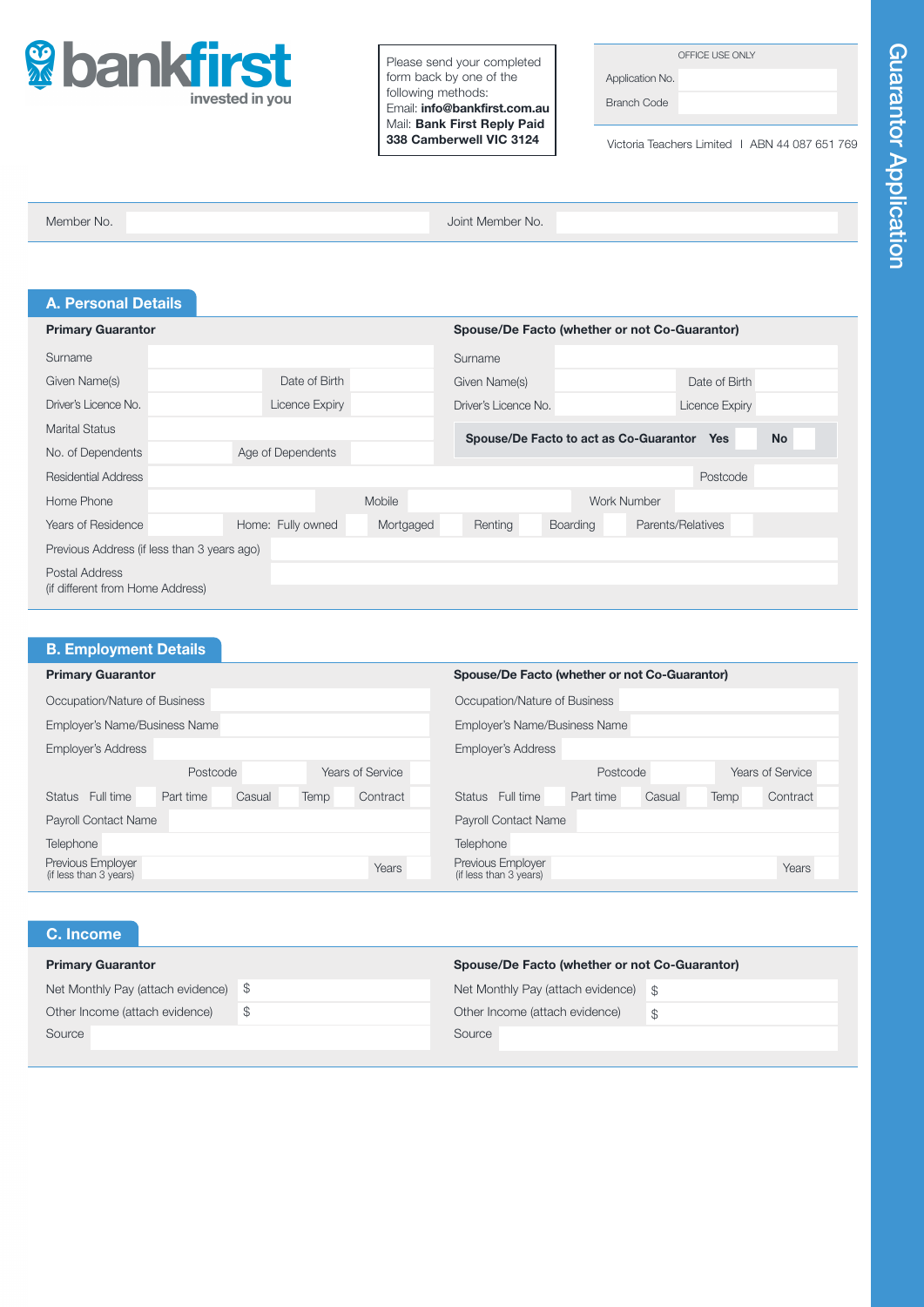## D. Assets - What You Own (if not applicable, please state)

| Type of Asset     | Bank/Description/Address | Asset in the Name of | Value          | Mortgaged |           |
|-------------------|--------------------------|----------------------|----------------|-----------|-----------|
| Home              |                          |                      | $$\mathbb{S}$$ | Yes       | <b>No</b> |
| Land              |                          |                      | \$             | Yes       | No        |
| Other Real Estate |                          |                      | \$             | Yes       | No        |
| Car(s)            |                          |                      | \$             | Yes       | No        |
| Saving Accounts   |                          |                      | \$             |           |           |
| Investments       |                          |                      | \$             |           |           |
| Superannuation    |                          |                      | \$             |           |           |
| Other             |                          |                      |                |           |           |
|                   |                          |                      |                |           |           |

# E. Liabilities - What You Owe

| Details of monthly commitments (Please list credit card limits and details even if balance owed is nil) |        |                           |               |               |                    |  |  |  |
|---------------------------------------------------------------------------------------------------------|--------|---------------------------|---------------|---------------|--------------------|--|--|--|
| Type of Finance                                                                                         | Lender | Remaining<br>Term (Years) | Limit         | Balance       | Monthly Instalment |  |  |  |
| 1st Mortgage                                                                                            |        |                           | $\mathcal{L}$ | \$            | $$\mathbb{S}$$     |  |  |  |
| Rent/Board                                                                                              |        |                           |               |               | $\mathcal{L}$      |  |  |  |
| Personal/Car Loans                                                                                      |        |                           | $\mathcal{L}$ | $\mathcal{L}$ | $\mathcal{S}$      |  |  |  |
| Other Loans                                                                                             |        |                           | $\mathcal{L}$ | \$            | $\mathcal{L}$      |  |  |  |
| Credit/Charge Card                                                                                      |        |                           | $\mathcal{L}$ | $\mathcal{L}$ | $\mathcal{L}$      |  |  |  |
| Credit/Charge Card                                                                                      |        |                           | \$            | $\mathcal{L}$ | $\mathcal{L}$      |  |  |  |
| Other (please specify)                                                                                  |        |                           | \$            | $\mathcal{L}$ | $\mathcal{L}$      |  |  |  |
| Other (please specify)                                                                                  |        |                           | $\mathcal{S}$ | $\mathcal{L}$ | $\mathcal{L}$      |  |  |  |
|                                                                                                         |        |                           |               | <b>Total</b>  | \$0.00             |  |  |  |

| F. Expenses - What You Spend                                                                           |    |           |
|--------------------------------------------------------------------------------------------------------|----|-----------|
| <b>General</b> (Food, Clothing, Medical, Gym, Entertainment, Other)                                    | S  | per month |
| <b>Utilities &amp; Services</b> (Rates, Gas, Electricity, Water, Telephone, Mobile, Internet, Pay TV)  | \$ | per month |
| <b>Children &amp; Education</b> (Child Maintenance, School Fees / Expenses, Childcare)                 | S  | per month |
| <b>Travel</b> (Registration, Petrol, Public Transport)                                                 | \$ | per month |
| <b>Insurances</b> (Car, Health, Life, Building, Contents, Income Protection)                           | S  | per month |
| Total variable monthly expenses (excluding fixed expenses included in the Liabilities section) $$0.00$ |    | per month |

## G. Declarations

|                                                                                                                                                                                                                         | <b>Primary Guarantor</b> |           |            | <b>Co-Guarantor</b> |  |
|-------------------------------------------------------------------------------------------------------------------------------------------------------------------------------------------------------------------------|--------------------------|-----------|------------|---------------------|--|
| 1. Have you ever been declared bankrupt?                                                                                                                                                                                | Yes                      | <b>No</b> | Yes        | <b>No</b>           |  |
| 2. Are there any unsatisfied judgements against you?                                                                                                                                                                    | Yes                      | <b>No</b> | Yes        | <b>No</b>           |  |
| 3. Are you quarantor for, or indemnifier of, another person's performance under any loan or other contract?                                                                                                             |                          | <b>No</b> | <b>Yes</b> | <b>No</b>           |  |
| 4. Are you a co-borrower with any other Member of Bank First?                                                                                                                                                           | Yes                      | <b>No</b> | Yes        | <b>No</b>           |  |
| 5. Do you declare that you have no debts other than those listed in this document?                                                                                                                                      | Yes                      | <b>No</b> | Yes        | <b>No</b>           |  |
| 6. Do you declare that you understand that if the borrower under the credit contract which you quarantee fails<br>to fulfil his or her obligations to Bank First, you will be fully liable to fulfil those obligations? | Yes                      | <b>No</b> | Yes        | <b>No</b>           |  |
| 7. Do you have assets and income sufficient to enable you to fulfil the borrower's obligations to Bank First<br>which you guarantee?                                                                                    | Yes                      | <b>No</b> | Yes        | <b>No</b>           |  |
| 8. Do you agree to be bound by the Rules of Victoria Teachers Limited?                                                                                                                                                  | Yes                      | <b>No</b> | Yes        | <b>No</b>           |  |
| 9. Do you certify that the details contained in this document and the answers to the questions<br>above are correct?                                                                                                    |                          | <b>No</b> | Yes        | <b>No</b>           |  |

# H. Email Consent

I consent to receive my guarantee and other documents in relation to the guarantor application via email and acknowledge the following:

- paper documents may no longer be given; and
- electronic communications must be regularly checked for documents; and
- <sup>l</sup> consent to the giving of documents by electronic communication may be withdrawn at any time.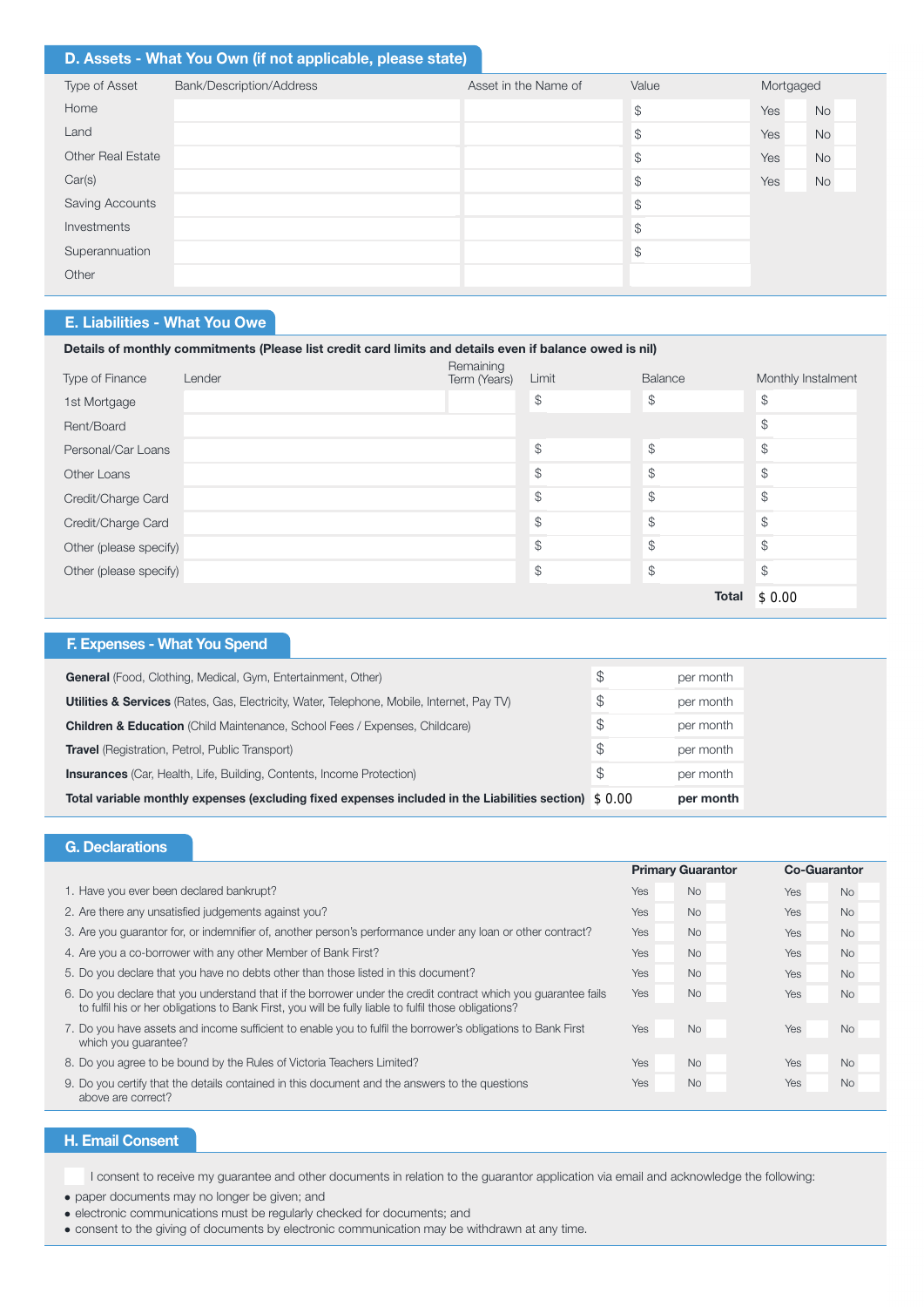## What information can be used and disclosed?

The Privacy Act allows Victoria Teachers Limited trading as Bank First ('we', 'us', 'our') ACN 087 651 769 to use and disclose personal information we collect about you for the primary purpose for which it was collected and for related secondary purposes that you would reasonably expect. In connection with providing credit to you, personal information may include credit information, such as:

- details to identify you and verify your identity, such as your name, sex, date of birth, current and 2 previous addresses, your current and last known employer, and your driver's licence number
- the fact that you have applied for credit and the amount or that we are a current credit provider to you, or that you have agreed to be a guarantor
- advice that payments previously notified as unpaid are no longer overdue • information about your current or terminated consumer credit accounts
- and your repayment history
- financial hardship information about you
- payments overdue for at least 60 days and for which collection action has started
- in specified circumstances, that in our opinion you have committed a serious credit infringement
- the fact that credit provided to you by us has been paid or otherwise discharged, and
- other information about credit standing, worthiness, history or capacity that credit providers can disclose under the Privacy Act, including a credit report.

## When and why do we collect information?

Before, during or after the provision of our products and services to you, we may collect your personal information for the purpose of providing products and services to you and managing our business. When providing credit to you, this may include assessing your application for consumer or commercial credit or to be a guarantor, assessing your credit worthiness, managing your loan or the arrangements under which your loan is funded or collecting overdue payments. Some laws require us to obtain personal information about you before we provide you with particular products or services or process particular transactions in which you are involved – e.g. laws relating to anti-money laundering and counter-terrorism financing, consumer credit, taxation and real property transactions.

If you do not provide us with the personal information that we request, we may not be able to consider your application for credit or provide other products and services.

## **Tho can give or collect information?**

For the purpose of providing products and services to you and managing our business, we may give your personal information to:

- external service providers to us, such as organisations which we use to verify your identity, payment systems operators, mailing houses and research consultants
- insurers and re-insurers, where insurance is provided in connection with our services to you
- superannuation funds, where superannuation services are provided to you
- debt collecting agencies, if you have not repaid a loan as required
- our professional advisors, such as accountants, lawyers and auditors
- state or territory authorities that give assistance to facilitate the provision of home loans to individuals
- other credit providers and their professional advisors
- your representative, for example, lawyer, mortgage broker, financial advisor or attorney, as authorised by you, or

In addition, in connection with providing credit to you, we and the Credit Providers mentioned below may: • government and regulatory authorities, if required or authorised by law.

- · obtain a commercial and/or consumer credit report containing personal information about you from a credit reporting body
- obtain personal information about you from your employer and any referees that you may provide and disclose to them, for the purpose of verification, personal information you have provided to us which they could reasonably be expected to be able to verify
- exchange credit information about you with each other, and
- exchange credit information about you with any credit reporting body and any other provider of credit to you named in your credit application or a credit report from a credit reporting body.

#### Credit Providers can mean:

 $\bullet$  US

- our related companies
- any introducer, dealer or broker referred to in a loan application
- any agent or contractor of ours assisting in processing a loan application, and
- other entities that may be involved in a securitisation arrangement or other joint arrangement which we use to fund or manage your loan, including without limitation the Reserve Bank of Australia and any loan originator.

### Disclosure to overseas recipients

We may disclose your personal information to overseas recipients. The countries in which such recipients are likely to be located include the United States of America, the United Kingdom and countries within Europe. However, if we do disclose information to overseas recipients, we will do so on the basis that the information will be used only for the purposes set out in this document.

### Important information about credit reporting bodies

If you apply for or hold any kind of credit with us, we may disclose information to a credit reporting body. That includes disclosing that you are in default under a credit agreement or have committed a serious credit infringement, if that is the case. Specifically, we may disclose information to or collect information from Equifax, whose privacy policy and contact details are at www.equifax.com.au and Dun & Bradstreet, whose privacy policy and contact details are at www.dnb.com.au. Credit reporting bodies collect credit information about individuals which they provide as credit reports to credit providers and others in the credit industry to assist them in managing credit risk, collecting debts and other activities.

"Credit pre-screening" is a service for credit providers wishing to send direct marketing material about credit services. A credit reporting body uses information it holds to screen out individuals who do not meet criteria set by the credit provider. Credit reporting bodies must maintain a confidential list of individuals who have opted out of their information being used in pre-screening. To opt out of credit pre-screening, contact the credit reporting body, using the contact details on their websites, referred to above.

You can also ask a credit reporting body not to use or disclose your personal information for a period if you believe on reasonable grounds that you have been or are likely to be a victim of fraud, including identity fraud.

# Disclosure to insurers and guarantors

# Lenders' mortgage and trade insurers

In connection with providing credit to you, a lenders' mortgage insurer or a registered trade insurer may obtain credit information about you from a Credit Provider or from a credit reporting body to assess whether to provide lenders' mortgage insurance to us in relation to an application for consumer credit, or whether to provide trade insurance to us in relation to an application for commercial credit.

### **Guarantors**

In connection with providing credit to you, the Credit Providers may give a guarantor, or a person considering becoming a guarantor, credit information about you to enable the guarantor to decide whether to act as guarantor, or to keep the guarantor informed about your repayment of the credit secured by the guarantee.

### Personal information about third parties

You represent that, if at any time you supply us with personal information about another person (for example a referee), you are authorised to do so; and you agree to inform that person about who we are, how to contact us, how to obtain our Privacy Policy, and that we will use and disclose their personal information for the purposes set out in this Permission and that they can gain access to that information.

### Security, privacy policy, and marketing preferences

#### **Security**

We take all reasonable steps to ensure that all your personal information held by us (on our website or otherwise), is protected from misuse, interference and loss, and from unauthorised access, disclosure or modification.

### Privacy Policy

Our Privacy Policy, located on our website at **bankfirst.com.au**, provides additional information about how we handle your personal information. It explains how you can ask for access to personal information we hold about you and seek correction of that information. It also explains how you can complain about a breach of the Privacy Act or the Privacy (Credit Reporting) Code, and how we will deal with your complaint. We will give you a copy of our Privacy Policy on request.

## Marketing preferences

We may use information about you to inform you about products and services, including those of third parties, unless you ask us not to. We may do so even if you are on the Do Not Call Register, unless you ask us not to.

## Consumer Data Right

The Consumer Data Right gives you the right to:

- access some of the data (including personal information) held about you by us and by other data holders ('CDR Data')
- consent to an accredited third party accessing your CDR Data held by us, and
- consent to us accessing your CDR Data held by another data holder.

We have a policy about our management of CDR Data which is available through our website. You can also get an electronic or hard copy from us on request.

© Copyright exists in this document